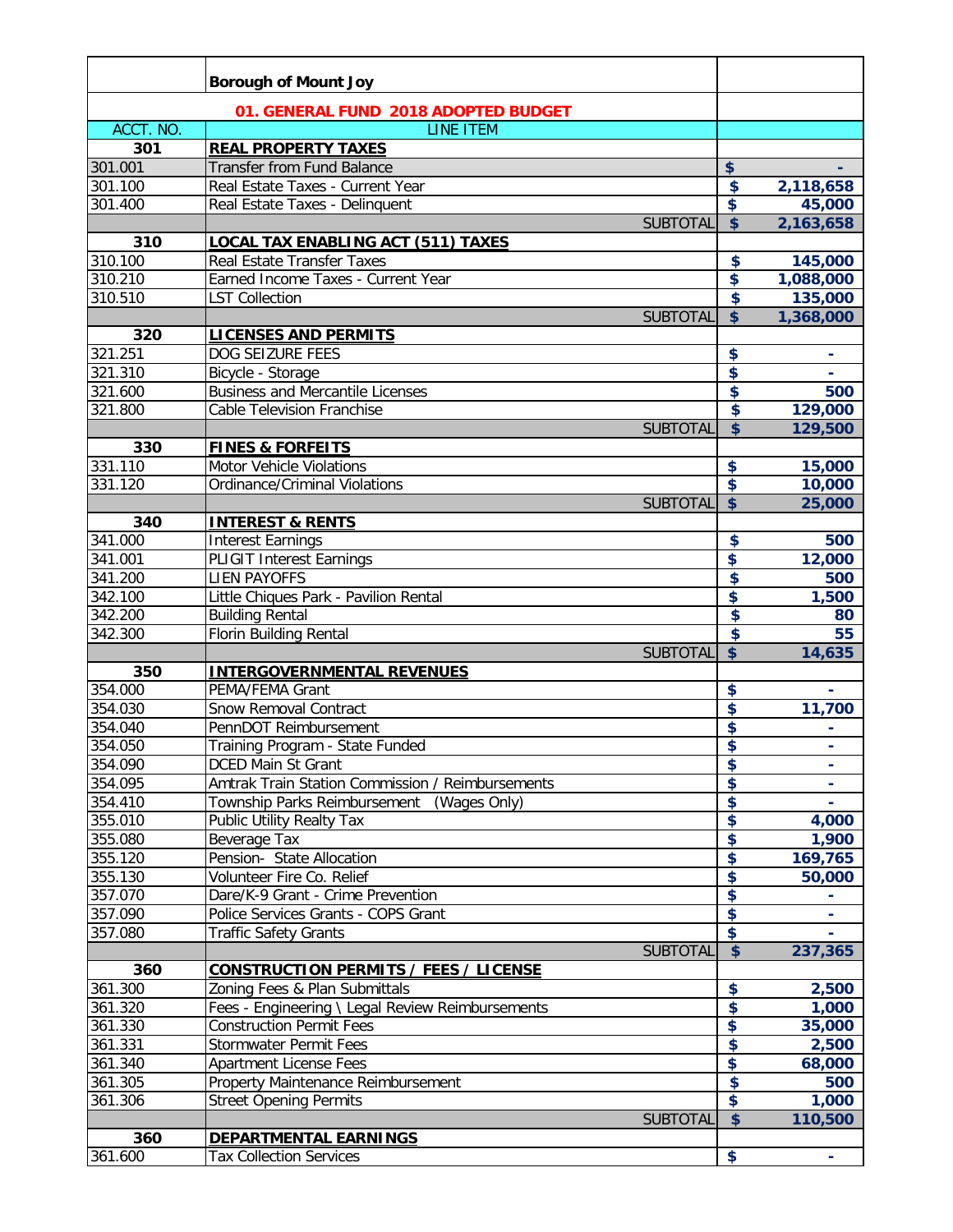| 01. GENERAL FUND 2018 ADOPTED BUDGET |                                                                   |                         |               |
|--------------------------------------|-------------------------------------------------------------------|-------------------------|---------------|
| ACCT. NO.                            | <b>LINE ITEM</b>                                                  |                         |               |
| 362.100                              | <b>Police Services</b>                                            | \$                      | 9,000         |
| 363.100                              | Street Openings                                                   | \$                      |               |
|                                      | <b>SUBTOTAL</b>                                                   | $\overline{\mathbf{S}}$ | 9,000         |
| 380                                  | MISCELLANEOUS REVENUE / REIMBURSEMENT                             |                         |               |
| 380.010                              | Misc. Revenue Receipts/Donations                                  | \$                      | 100           |
| 380.012                              | Misc. Reimbursement                                               | \$                      | 1,500         |
| 383.001                              | Sidewalk Assessments                                              |                         |               |
| 387.000                              | Fees-In-Lieu of Taxes                                             | \$                      | 8,700         |
| 387.012                              | Lakes Phase 2 (SERVICES CONTRACT)                                 | \$                      | 12,200        |
|                                      | <b>SUBTOTAL</b>                                                   | $\overline{\mathbf{S}}$ | 22,500        |
| 389-390                              | <b>MISCELLANEOUS REVENUE / REIMBURSEMENTS</b>                     |                         |               |
| 389.000                              | Miscellaneous Revenue                                             | \$                      |               |
| 391.010                              | Sale of Property & Supplies                                       | \$                      | 50            |
| 391.020                              | Sale of PW Property & Supplies                                    | \$                      | 1,500         |
|                                      | <b>SUBTOTAL</b>                                                   | \$                      | 1,550         |
| 392.013                              | Authority Utility Reimbursement                                   | \$                      | 9,300         |
| 392.015                              | Authority Maintenance Reimbursement                               | \$                      | 5,503         |
| 392.017                              | Main Street Reimbursement                                         | \$                      |               |
| 392.030                              | Transfer from Capital Fund                                        | \$                      |               |
| 392.270                              | Transfer from Refuse Fund                                         | \$                      | 200,000       |
| 392.300                              | Proceeds of Capital Lease Tran                                    | \$                      |               |
| 392.500                              | Insurance Fund Rebate                                             | \$                      |               |
| 399.000                              | Revenue line to capture fund balance funds used to cover expenses | \$                      |               |
|                                      | <b>SUBTOTAL</b>                                                   | \$                      | 214,803       |
| 394.000                              | Proceeds of Debt                                                  | \$                      |               |
| 395.001                              | Refund of Prior Year's Expenditures                               | \$                      | 12,500        |
|                                      | <b>SUBTOTAL</b>                                                   | $\overline{\mathbf{S}}$ | 12,500        |
|                                      |                                                                   |                         |               |
|                                      | <b>Total Receipts &amp; Balance</b>                               | $\overline{\mathbf{S}}$ | 4,309,011     |
| <b>EXPENDITURES</b>                  |                                                                   |                         |               |
|                                      | <b>GENERAL GOVERNMENT</b>                                         |                         |               |
| 400                                  | <b>GENERAL GOVERNMENT - ADMINISTRATION</b>                        |                         |               |
| 400.111                              | Salaries of Councilpersons                                        | \$                      | 4,980         |
| 400.116                              | Salary of Mayor                                                   | \$                      | 840           |
| 400.142<br>400.143                   | Salary of Receptionist                                            | \$<br>\$                | 21,280        |
|                                      | Administrative Assistant                                          |                         | 38,263        |
| 400.174<br>400.183                   | Training                                                          |                         | 250<br>500    |
| 400.185                              | Overtime Wages<br>Main Street Mount Joy Wages                     | $\frac{1}{2}$           |               |
| 400.200                              |                                                                   | \$                      |               |
| 400.238                              | Materials & Supplies<br>Uniforms / Clothing Allowance             | \$<br>\$                | 3,800<br>300  |
| 400.300                              | General Expense                                                   | \$                      | 7,400         |
| 400.310                              |                                                                   | \$                      | 500           |
| 400.311                              | <b>Banking Service Charges</b><br><b>Auditing Services</b>        | \$                      | 35,000        |
| 400.321                              | Communication Expense - Phone                                     | \$                      | 4,600         |
| 400.326                              | Communication Expense - Radio                                     | \$                      |               |
| 400.330                              | Vehicle Operating Expense                                         | \$                      | 300           |
| 400.340                              | Advertising and Printing                                          | \$                      | 3,000         |
| 400.375                              | Equipment Maintenance & Repair                                    | \$                      | 1,000         |
| 400.420                              | Dues, Subscriptions, Conventions, Etc.                            | \$                      | 3,600         |
| 400.450                              | <b>Contracted Services</b>                                        | \$                      | 46,000        |
| 400.540                              | Lakes Phase 2 - Services Contributions                            | \$                      | 3,860         |
| 400.750                              | Minor Equipment Purchases                                         | \$                      | 1,000         |
| 401.121                              | Salary of Manager                                                 | \$                      | 75,000        |
| 402.114                              | Salary of Treasurer                                               | \$                      | 500           |
| 402.130                              | Salary of Bookkeeper                                              | \$                      | 44,241        |
| 404.314<br>404.316                   | Borough Legal Services<br>Reimbursable Legal Services             | \$<br>\$                | 10,000<br>100 |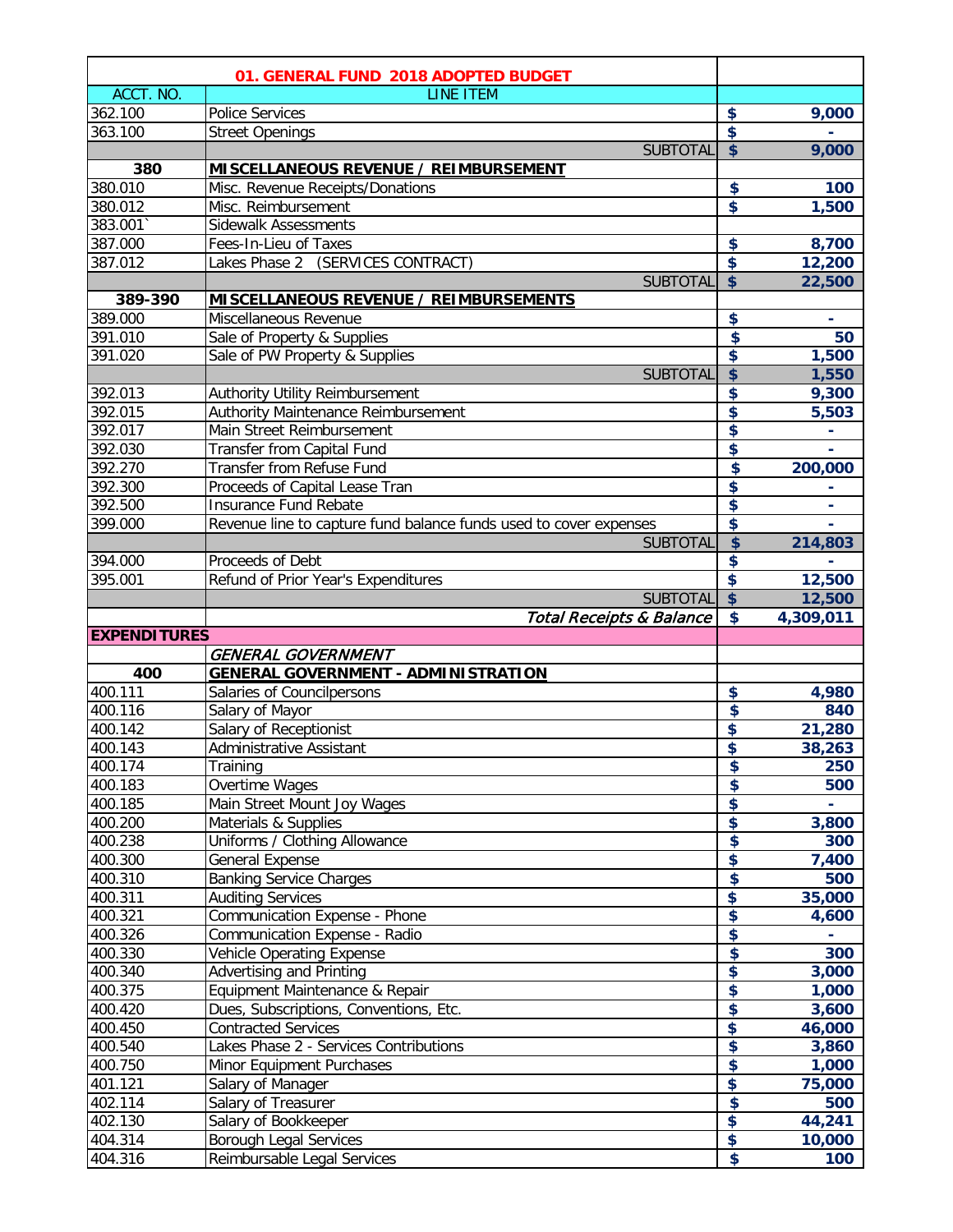|           | 01. GENERAL FUND 2018 ADOPTED BUDGET                                              |                 |           |
|-----------|-----------------------------------------------------------------------------------|-----------------|-----------|
| ACCT. NO. | <b>LINE ITEM</b>                                                                  |                 |           |
|           | <b>SUBTOTAL</b>                                                                   | \$              | 306,314   |
| 403       | <b>GENERAL GOVERNMENT - TAX COLLECTION</b>                                        |                 |           |
| 403.200   | Materials & Supplies                                                              | \$              |           |
| 403.300   | <b>EIT Collection Fees</b>                                                        | \$              |           |
| 403.305   | <b>LST Collection Fees</b>                                                        | \$              |           |
| 403.450   | <b>County Tax Collection Services</b>                                             | \$              | 3,800     |
|           |                                                                                   |                 |           |
| 403.900   | Real Estate Tax Appeals                                                           | \$              | 100       |
|           | <b>SUBTOTAL</b>                                                                   | \$              | 3,900     |
| 409       | <b>GENERAL GOVERNMENT - MUNICIPAL BUILDING</b>                                    |                 |           |
| 409.111   | Maintenance Employee                                                              | \$              | 4,561     |
| 409.200   | Materials & Supplies                                                              | \$              | 1,600     |
| 409.360   | Utilities (Gas & Electric)                                                        | \$              | 12,000    |
| 409.370   | Maintenance & Repairs                                                             | \$              | 4,000     |
| 409.372   | Rail Enhancements Maint and Repairs                                               | \$              | 1,000     |
|           | <b>SUBTOTAL</b>                                                                   | \$              | 23,161    |
|           | TOTAL GENERAL GOVERNMENT                                                          | $\bullet$       | 333,375   |
|           |                                                                                   |                 |           |
|           | <b>PUBLIC SAFETY</b>                                                              |                 |           |
| 410       | <b>PROTECTION TO PERSONS &amp; PROPERTY - POLICE</b>                              |                 |           |
| 410.122   | Salary of Chief                                                                   | \$              | 90,177    |
| 410.130   | Salary of Patrol Officers                                                         | \$              | 836,953   |
| 410.135   | Salary of Part Time Patrol Officers                                               | \$              | 25,000    |
|           | Salary of Part-Time Clerks (in 2012, this line was titled Salary of Admin         |                 |           |
| 410.137   | Assistant)                                                                        | \$              | 34,244    |
|           | Salary of Administrative Assistant (in 2012, this line was titled Salary of Full- |                 |           |
| 410.140   | time clerks)                                                                      | \$              | 39,184    |
| 410.174   | <b>Training Expense</b>                                                           | \$              | 15,000    |
| 410.175   | Training Expense - State Funded                                                   | \$              |           |
| 410.179   | <b>Tuition Reimbursement</b>                                                      | \$              | 4,000     |
| 410.182   | Longevity Pay                                                                     | \$              | 7,100     |
| 410.183   | Overtime Wages                                                                    | \$              | 60,000    |
| 410.200   | Materials & Supplies                                                              | \$              | 5,000     |
| 410.238   | <b>Uniforms</b>                                                                   | \$              | 20,000    |
| 410.300   | <b>General Expense</b>                                                            | \$              | 8,500     |
| 410.314   | Legal Fees                                                                        | \$              | 18,000    |
| 410.321   | Communication Expense - Phone                                                     | \$              | 15,000    |
| 410.326   | Vehicle Equipment Maintenance & Repair / Radio Repairs                            | \$              | 3,500     |
| 410.330   | Vehicle Operating Expense                                                         | \$              | 15,000    |
| 410.336   | Vehicle Purchase / Lease                                                          | \$              |           |
| 410.340   | Advertising                                                                       | \$              | 500       |
| 410.370   | Vehicle Maintenance / Repair                                                      | \$              | 7,500     |
| 410.420   | Dues and Subscriptions                                                            | \$              | 1,500     |
| 410.450   | <b>Contracted Services</b>                                                        | \$              | 22,500    |
| 410.470   | <b>Building Maintenance and Repairs</b>                                           | \$              | 1,500     |
| 410.490   | County Treasurer/ Licenses                                                        | \$              |           |
| 410.491   | Dog Housing                                                                       | \$              | 1,000     |
| 410.500   | Drug Task Force Contribution                                                      | \$              | 8,000     |
| 410.750   | Equipment Purchase / Rent                                                         | \$              | 35,000    |
|           | <b>SUBTOTAL</b>                                                                   | $\overline{\$}$ | 1,274,158 |
| 411       | <b>PROTECTION TO PERSONS &amp; PROPERTY - FIRE</b>                                |                 |           |
| 411.174   | <b>Training Expenses</b>                                                          | \$              | 3,000     |
| 411.500   | Contribution to Fire Department Mount Joy                                         | \$              | 61,000    |
| 411.520   | Contribution to Fire Police                                                       | \$              | 4,000     |
| 411.550   | Volunteer Fire Relief Association                                                 | \$              | 50,000    |
| 411.560   | Contribution to Ambulance Association                                             | \$              |           |
| 411.740   | Major Equipment Contribution                                                      | \$              | 69,000    |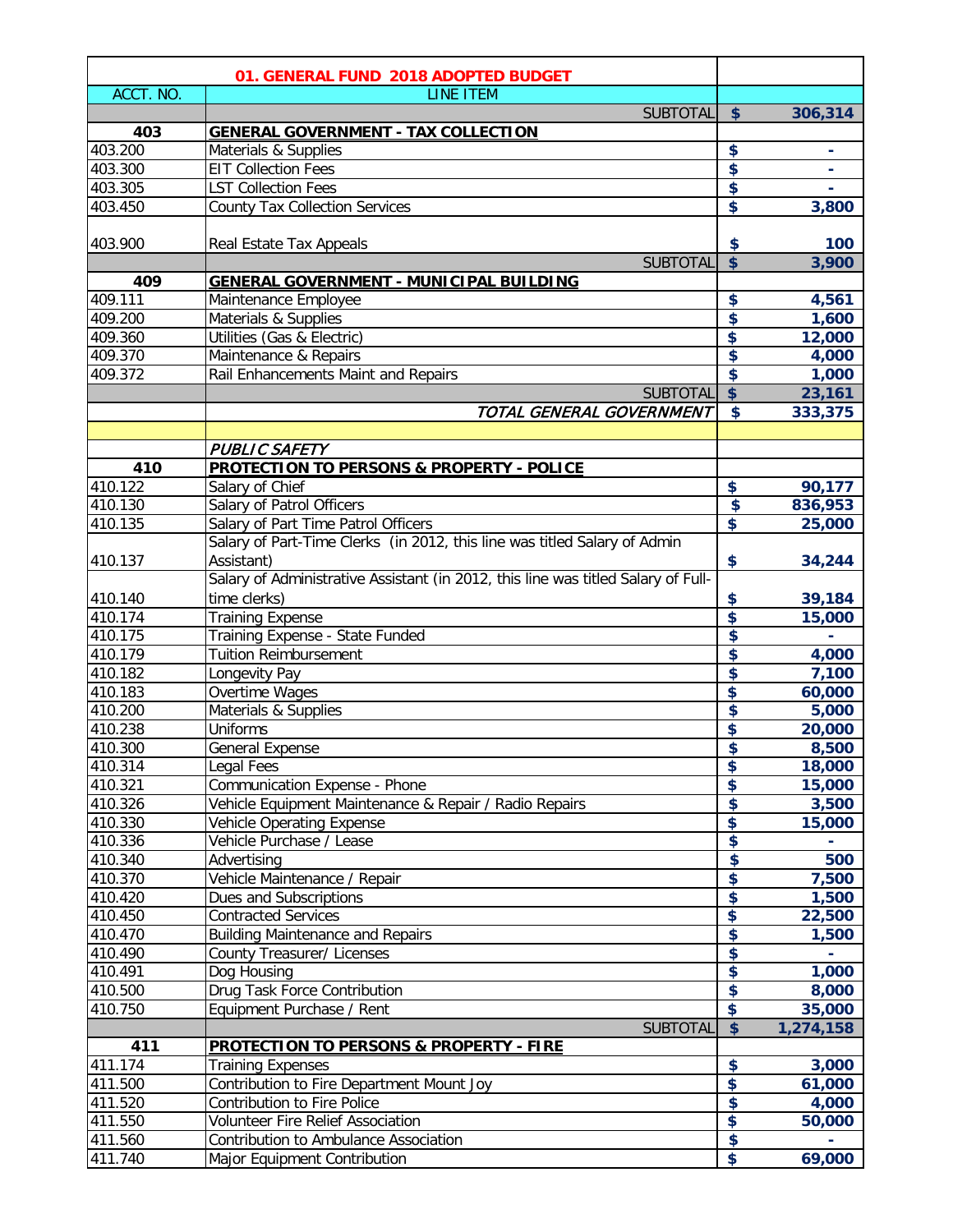|           | 01. GENERAL FUND 2018 ADOPTED BUDGET                             |                                                    |                |
|-----------|------------------------------------------------------------------|----------------------------------------------------|----------------|
| ACCT. NO. | LINE ITEM                                                        |                                                    |                |
|           | <b>SUBTOTAL</b>                                                  | \$                                                 | 187,000        |
| 415       | <b>EMERGENCY MANAGEMENT</b>                                      |                                                    |                |
| 415.000   | <b>Emergency Management</b>                                      | \$                                                 | 2,500          |
|           | <b>SUBTOTAL</b>                                                  | $\overline{\$}$                                    | 2,500          |
|           | TOTAL PUBLIC SAFETY                                              | $\bullet$                                          | 1,463,658      |
|           |                                                                  |                                                    |                |
|           | ZONING / PLANNING DEPARTMENT                                     |                                                    |                |
| 414       | <b>PLANNING, ZONING &amp; CODES COMPLIANCE</b>                   |                                                    |                |
| 414.102   | Salary of Sewage Enforcement Officer                             | \$                                                 | 100            |
| 414.120   | Salaries of Zoning Hearing Board                                 | $\overline{\mathbf{S}}$                            | 400            |
| 414.130   | Salary of Code Enforcement Officer                               | \$                                                 | 60,897         |
| 414.174   | Training                                                         | \$                                                 | 600            |
| 414.200   | Materials & Supplies                                             | $\overline{\boldsymbol{\mathsf{s}}}$               | 400            |
| 414.300   | <b>General Expense</b>                                           | $\overline{\boldsymbol{\mathsf{s}}}$               | 900            |
| 414.310   | <b>Planning Studies</b>                                          | \$                                                 |                |
| 414.313   | <b>Engineering Review Fees</b>                                   | \$                                                 | 3,000          |
| 414.314   | Legal Expenses                                                   | \$                                                 | 7,000          |
| 414.316   | Reimbursable Engineering/Legal Review Fees                       | \$                                                 | 500            |
| 414.321   | Communications - Phone                                           | \$                                                 |                |
| 414.330   | Vehicle Operating Expense                                        | $\overline{\boldsymbol{\mathsf{s}}}$               | 300            |
| 414.336   | Vehicle Purchase / Lease                                         | \$                                                 |                |
| 414.340   | Advertising & Printing                                           | \$                                                 | 2,000          |
| 414.370   | Vehicle Maintenance Expense                                      | \$                                                 | 300            |
| 414.420   | Dues, Subscriptions                                              | $\overline{\mathbf{S}}$                            | 300            |
| 414.450   | <b>Contracted Services</b>                                       | \$                                                 | 3,045          |
| 414.451   | <b>Building Permit Training Fees</b>                             | \$                                                 | 600            |
| 414.460   | Property Maintenance/Mowing                                      | \$                                                 | 1,500          |
| 414.470   | <b>Apartment Inspection Fees</b>                                 | \$                                                 | 6,500          |
| 414.750   | Equipment Purchases / Rent                                       | \$                                                 | 1,000          |
|           | <b>SUBTOTAL</b>                                                  | $\overline{\mathbf{S}}$<br>$\overline{\mathbf{S}}$ | 89,342         |
|           | TOTAL ZONING / PLANNING DEPARTMENT                               |                                                    | 89,342         |
|           | <b>PUBLIC WORKS</b>                                              |                                                    |                |
| 430       | <b>HIGHWAYS - GENERAL</b>                                        |                                                    |                |
| 430.122   | Wages - Public Works Director                                    | \$                                                 | 58,984         |
| 430.130   | Wages - Labor                                                    | \$                                                 | 178,858        |
| 430.174   | Training                                                         | \$                                                 | 1,500          |
| 430.183   | Overtime Wages                                                   | \$                                                 | 13,000         |
| 430.200   | Materials & Supplies                                             | \$                                                 | 6,000          |
| 430.238   | Uniforms                                                         | \$                                                 | 2,200          |
| 430.300   | <b>General Expense</b>                                           | $\blacklozenge$                                    | 1,800          |
| 430.313   | Engineering                                                      | \$                                                 | 12,000         |
| 430.314   | Legal Services                                                   | \$                                                 | 5,000          |
| 430.321   | Communications Expense - Phones                                  | $\blacklozenge$                                    | 4,000          |
| 430.326   | Communications Expense - Radio                                   | \$                                                 |                |
| 430.330   | Vehicle Operating Expense                                        | \$                                                 | 8,500          |
| 430.340   | Advertising                                                      | $\blacklozenge$                                    | 4,000          |
| 430.360   | Utilities (Gas & Electric)                                       | \$                                                 | 5,000          |
| 430.370   | Vehicle Maintenance & Repairs                                    | \$                                                 | 6,000          |
| 430.375   | Equipment Maintenance & Repairs                                  | \$                                                 | 4,500          |
| 430.470   | <b>Building Maintenance &amp; Repairs</b>                        | \$                                                 | 4,000          |
| 430.750   | Equipment Purchase / Rental                                      | $\blacklozenge$                                    | 1,500          |
| 431.000   | <b>Street Sweeping</b>                                           | \$                                                 | 5,000          |
| 434.000   | <b>Street Lighting</b>                                           | $\overline{\mathbf{S}}$                            | 120,000        |
| 435.600   | Reconstruction of Sidewalk and Crosswalks                        | \$                                                 | 78,500         |
| 435.601   | Reconstruction/Repairs of Sidewalks-Main St. Revitalization Area | \$                                                 | 1,000          |
| 435.817   | <b>Train Station Project</b>                                     | \$                                                 | $\blacksquare$ |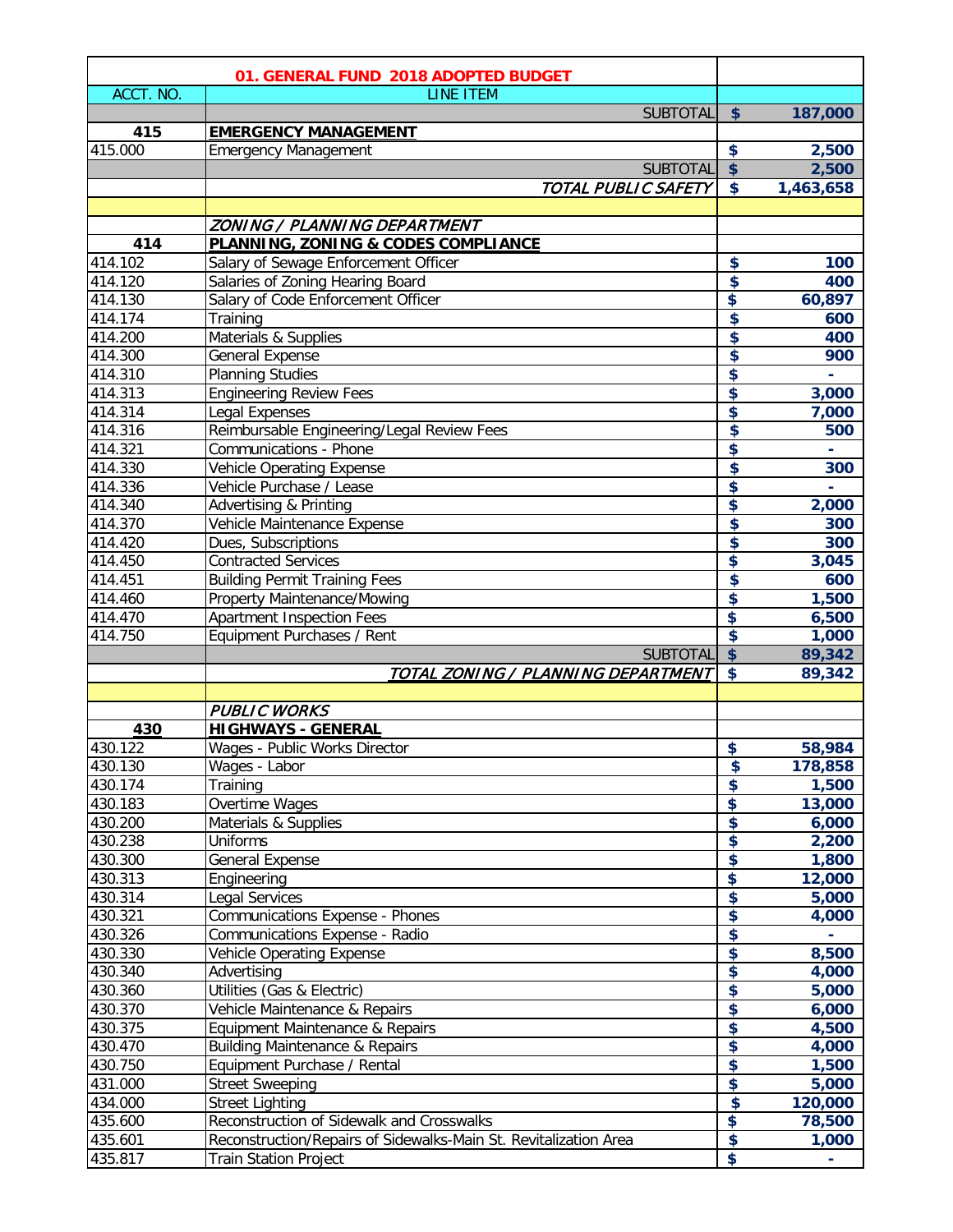|           | 01. GENERAL FUND 2018 ADOPTED BUDGET                 |                         |                 |
|-----------|------------------------------------------------------|-------------------------|-----------------|
| ACCT. NO. | <b>LINE ITEM</b>                                     |                         |                 |
|           | <b>SUBTOTAL</b>                                      | \$                      | 521,342         |
| 432       | <u> HIGHWAY MAINTENANCE - SNOW &amp; ICE REMOVAL</u> |                         |                 |
| 432.200   | Materials & Supplies                                 | \$                      | 18,000          |
| 432.375   | Equipment Maintenance & Repairs                      | \$                      | 4,000           |
| 432.450   | <b>Contracted Services</b>                           | \$                      | 9,000           |
| 432.750   | Equipment Purchases / Rent                           | $\overline{\mathbf{S}}$ | 9,100           |
|           | <b>SUBTOTAL</b>                                      | $\overline{\mathsf{s}}$ | 40,100          |
| 433       | <b>HIGHWAY MAINTENANCE - TRAFFIC CONTROL</b>         |                         |                 |
| 433.000   | <b>Street Signs</b>                                  | \$                      | 4,000           |
| 433.022   | <b>Street Painting/Marking</b>                       | \$                      | 5,000           |
| 433.360   | <b>Traffic Signal Utilities</b>                      | \$                      | 4,500           |
| 433.370   | Maintenance & Repairs - Signals                      | \$                      | 4,000           |
| 433.375   | Equipment Maintenance & Repairs                      | \$                      | 1,000           |
| 433.750   | <b>Minor Purchases</b>                               | $\overline{\mathbf{S}}$ | 2,000           |
|           | <b>SUBTOTAL</b>                                      | $\overline{\mathsf{s}}$ | 20,500          |
| 438       | <b>HIGHWAY MAINTENANCE - TO HIGHWAYS AND BRIDGES</b> |                         |                 |
| 438.200   | Materials & Supplies                                 | \$                      | 15,000          |
| 438.600   | Street & Alley Maintenance                           | $\overline{\mathbf{S}}$ | 10,000          |
|           | <b>SUBTOTAL</b>                                      | $\overline{\mathbf{S}}$ | 25,000          |
| 446       | <b>STORMWATER MANAGEMENT</b>                         |                         |                 |
| 446.130   | Storm Water Management Enforcement Officer           | \$                      | 48,500          |
| 446.174   | Training                                             | \$                      | 500             |
| 446.200   | Materials & Supplies                                 | \$                      | 1,000           |
| 446.313   | Engineering                                          | \$                      | 18,000          |
| 446.314   | Legal Services                                       | \$                      | 2,000           |
| 446.321   | Phone/Data Plan                                      | \$                      | 500             |
| 446.370   | SW BMP Facility Maintenance and Repairs              | \$                      | 5,000           |
| 446.371   | SW Infrastructure Maintenance & Repairs              | \$                      | 20,000          |
| 446.450   | <b>Contracted Services</b>                           | $\overline{\mathbf{S}}$ | 8,900           |
|           | <b>SUBTOTAL</b>                                      | $\overline{\$}$         | 104,400         |
|           | TOTAL PUBLIC WORKS                                   | $\overline{\mathbf{3}}$ | 711,342         |
|           |                                                      |                         |                 |
|           | <b>PARKS DEPARTMENT</b>                              |                         |                 |
| 451       | <b>PARKS DEPARTMENT SHOP</b>                         |                         |                 |
| 451.100   | <b>Florin Station</b>                                | \$                      | 9,000           |
|           | <b>SUBTOTAL</b>                                      | $\frac{1}{2}$           | 9,000           |
| 454       | <b>PARKS &amp; PLAYGROUNDS</b>                       |                         |                 |
| 454.100   | Rotary Park                                          | \$                      |                 |
| 454.122   | <b>Wages Supervisor</b>                              | $\overline{\mathbf{S}}$ | 52,210          |
| 454.130   | Labor                                                | $\overline{\mathbf{S}}$ | 63,147          |
| 454.174   | Training                                             | \$                      | 1,000           |
| 454.183   | Overtime                                             | \$                      | 5,000           |
| 454.200   | Materials & Supplies                                 | \$                      | 6,000           |
| 454.238   | Uniforms                                             | \$                      | 500             |
| 454.300   | <b>General Expense</b>                               | \$                      | 1,000           |
| 454.321   | Phone                                                | \$                      | 2,800           |
| 454.326   | Radio                                                | \$                      |                 |
| 454.330   | Vehicle Operating Expense                            | \$                      | 5,500           |
| 454.336   | Vehicle Purchase / Lease                             | \$                      |                 |
| 454.340   | Advertising                                          | \$                      | 500             |
| 454.360   | Utilities (Electric in parks)                        | \$                      | 4,500           |
| 454.370   | Maintenance & Repairs                                | \$                      | 1,500           |
| 454.375   | Equipment Maintenance & Repairs                      | \$                      | 5,700           |
| 454.400   | Tree Maintenance & Replacement                       | $\bullet$               | 16,500          |
| 454.450   | <b>Contracted Services</b>                           | $\overline{\mathbf{S}}$ | 6,000           |
| 454.600   | Reconstruction/Major Repairs                         | \$                      |                 |
| 454.750   | Equipment Purchase/Rental                            | \$                      | 13,700<br>1,200 |
|           |                                                      |                         |                 |